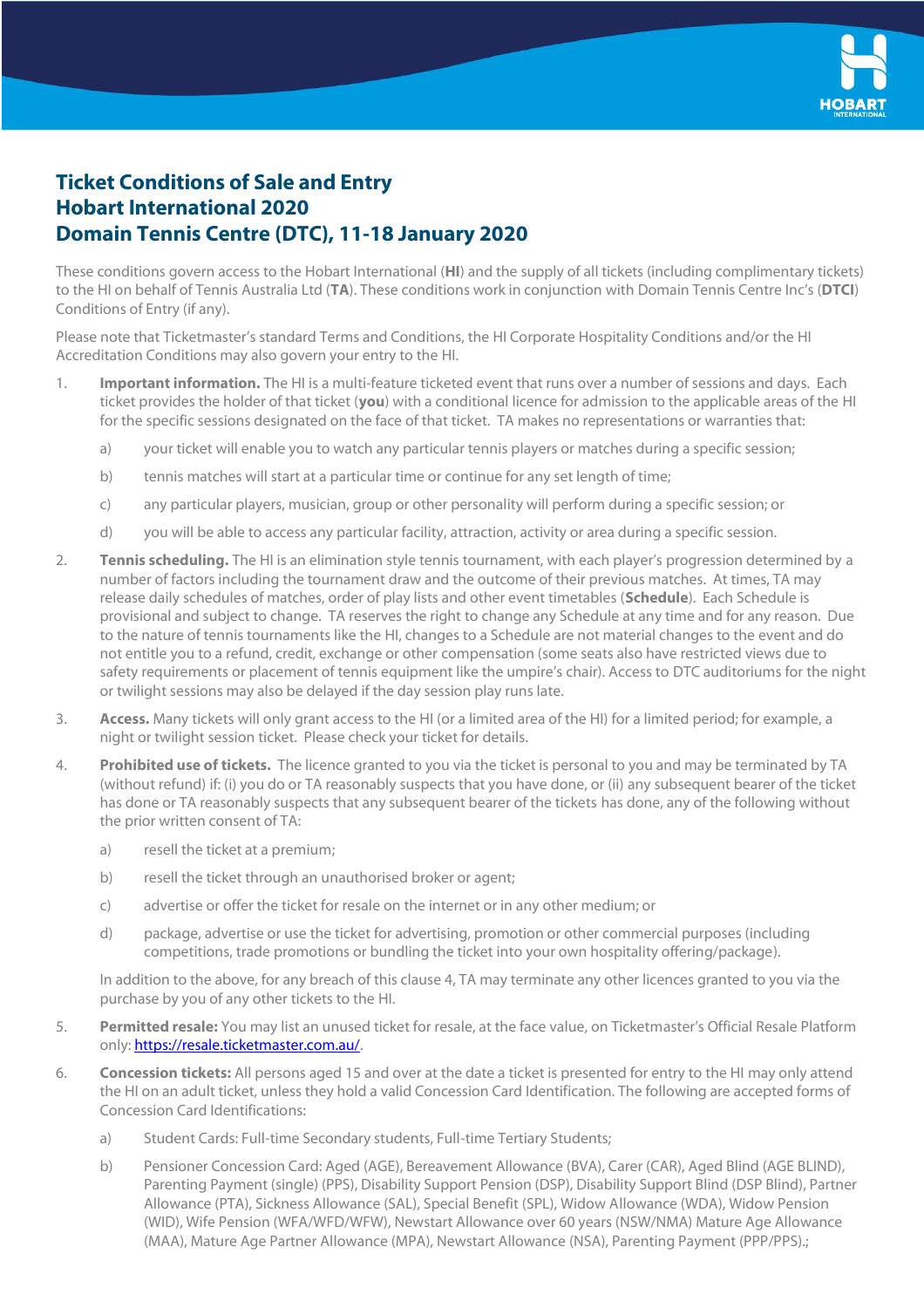

- c) Veteran Affairs and TPI;
- d) Health Care Cards: Exceptional Circumstances Relief (DR), Sickness Allowance (SA), Special Benefit (SL), Farm Help Income Support (FFR), Newstart Allowance (NS), Youth Allowance (YA), Newstart Mature Age Allowance (NMA), Parenting Payment (single) (PPS), Low Income (LI), Carer Allowance (CD), Partner Allowance (PA), Mobility Allowance (MO), and Widow Assistance (FA), Family Assistance (FA), Child Disability Allowance (CDA); and
- e) Personal Treatment Entitlement Card: Must be current.
- 7. **Kids Tickets:** Children may purchase the following ticket types:
	- a) Children aged 2 and under as at the date of entry to the HI may enter at no charge, provided they do not occupy a reserved seat in the Platinum, Gold, Silver or Bronze categories of the Northern Stand.
	- b) Children aged 3-14 as at the date a ticket is presented for entry to the HI are entitled to redeem a free General Admission Kids Ticket (allowing access to all areas other than the Platinum, Gold, Silver or Bronze categories of the Northern Stand). General Admission Kids Tickets must be purchased in the same transaction as an adult ticket (with no more than four (4) General Admission Kids Tickets available free of charge with each paid adult ticket).
	- c) Children aged 3-14 as at the date a ticket is presented for entry to the HI may purchase a Kids Ticket in the Platinum, Gold, Silver or Bronze Categories of the Northern Stand.
	- d) In relation to children who enter the HI on a Kids Ticket of any category, the following conditions apply:
		- i) the child must be within the age range specified in relation to the ticket;
		- ii) TA may require evidence of the child's age or make a reasonable assessment of the child's age in which case that assessment will be final and determinative;
		- iii) the child's relevant age shall be as at the date the ticket is presented for entry to the HI (not the date of purchase); and
		- iv) the child must be accompanied by a parent or guardian (18 years of age or over) at all times during attendance at the HI. Parents or guardians who accompany children at the HI are responsible for the care, conduct and supervision of those children.

Children may be excluded from certain areas at the HI for safety purposes or in relation to responsible service of alcohol practices.

- 8. **Ticket limits:** TA, in its discretion, may from time to time impose limits on the number of tickets that may be purchased per session or per customer.
- 9. **Cancellation and confiscation:** If a ticket is dealt with in breach of these conditions or if TA reasonably suspects that a ticket is dealt with in breach of these conditions (or where TA has been so directed by a law enforcement agency), TA may terminate the licence to enter the HI and deny the holder of the ticket access to the HI or any area within the HI, cancel or confiscate the ticket, or take other action TA considers appropriate, including but not limited to cancelling or confiscating any other tickets to the HI held in your name, without refund.
- 10. **Refunds, credits or replacements.** If the Australian Consumer Law (**ACL**) applies and you have purchased your tickets, you will be entitled to a full refund, credit or replacement ticket where on-court tennis for your specific session of the HI (as designated on your ticket) does not commence at all. However, please note refunds, credits or replacements will **not** be issued:
	- a) to holders of complimentary tickets; or
	- b) where the failure to commence play was caused by circumstances beyond the reasonable control of TA, such as: injury, illnesses, bereavement, travel delays or other issues which prevent all players from being able to commence play; or other tennis matches continuing for extended periods of time; significant safety issues or concerns; extreme heat, rain, other adverse weather; natural disaster, war, sabotage, riot, act of terrorism, national emergency; fire, explosion, power shortage; strike or other labour difficulty; epidemic, quarantine, government intervention, or plant or equipment breakdown.
- 11. **No refund.** Without limiting the above, no refunds, credits, replacement tickets or other compensation will be provided where: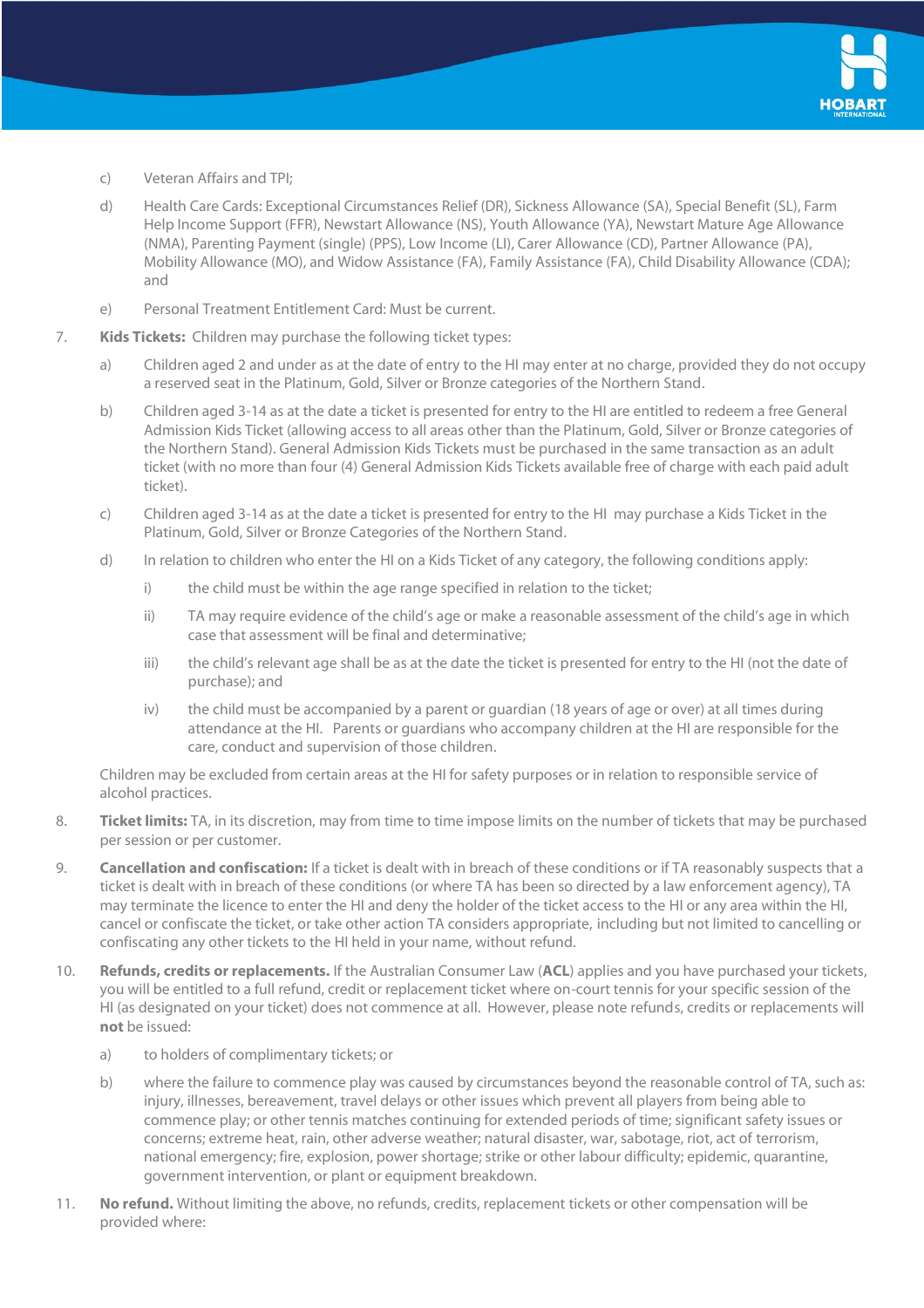

- a) there is a change to a Schedule, but the on-court tennis session commenced with a match, or substitute match, being played (in whole or part);
- b) there is a change to the non-tennis related entertainment at the HI, for example changes to the scheduled time for the non-tennis related entertainment, changes to live music performers or cancellation of non-tennis related entertainment; or
- c) access to any particular general admission facility, attraction, activity or area within the HI cannot be provided because it has reached capacity (e.g outside courts, licensed areas); or
- d) your view of play is restricted by tennis equipment, other patrons or essential event infrastructure.
- 12. **Tickets.** TA may direct you at any time while at the HI to produce a valid ticket. Please keep your ticket in safe and in good condition, as TA is not obliged to replace your ticket under any circumstances, including loss or theft.
- 13. **Safety, comfort and conduct.** To maintain order and safety, and to encourage all patrons' enjoyment of the HI, TA advise of the following:
	- a) TA and/or DTCI may inspect clothing, containers, packages and bags inside the HI or intended to be brought into the HI, including via electronic screening equipment.
	- b) Any item or bag that is too large to fit under a seat must not be brought into the HI and a limit of one bag per person applies. You must not leave bags or packages unattended at any time. For safety reasons, any unattended bags or packages may be removed and/or destroyed.
	- c) Some areas of the HI are exposed to direct sunlight, heat and other elements. Seating may be in the sun for part or all of the day. Remember to stay hydrated and use sun protection.
	- d) You are required to observe a standard of dress suitable to the area of the HI that you are in or seeking to enter and acceptable to TA and/or DTCI.
	- e) The HI is a family friendly event. You are required to act in a safe, responsible and courteous manner at all times. All persons 14 years old and younger must be accompanied and supervised by a parent or guardian at all times during the HI.
	- f) Standing or other activity that may distract the players is not permitted in seating areas until end of games or between matches. Standing in the aisles or sitting on the stairs is not permitted at any time. Prams and strollers are not permitted in seating areas.
	- g) You must follow all directions given by representatives of TA, DTCI, police or event security.
	- h) Access to areas licensed for the sale of alcohol within the HI will be managed in accordance with Tasmanian liquor control legislation. Some areas of the HI may only be accessible to patrons over 18 years of age, with proof of age that is valid in Tasmania.
- 14. **TA control.** TA and DTCI each reserve the right to refuse you entry to, or remove you from, the HI (and cancel or confiscate your ticket) or take other action TA and/or DTCI considers appropriate, for the safety and comfort of other patrons, staff and participants. For example, if:
	- a) you are in breach of these conditions;
	- b) you are considered to be intoxicated;
	- c) you have been previously refused entry to or removed from the HI;
	- d) TA receives a direction to do so from a law enforcement agency; or
	- e) TA reasonably believe it is in the best interests of the safety, security or integrity of the HI to do so.
- 15. **Your property, your responsibility.** Whilst at the HI, you must take care to protect your own property from loss and damage and take steps to prevent your property causing safety issues or damage to other people or property. TA and DTCI will not be liable for any loss or damage (including any direct, indirect or consequential loss or damage) to any property brought into the HI, unless the ACL applies and it was due to TA's or DTCI's breach of a non-excludable guarantee under the ACL (such as failure to provide services with due care or skill).
- 16. **Your safety, your responsibility.** Whilst at the HI, you must take care to protect your safety and the safety of others. TA and DTCI will not be liable for any loss or damage (including any direct, indirect or consequential loss or damage)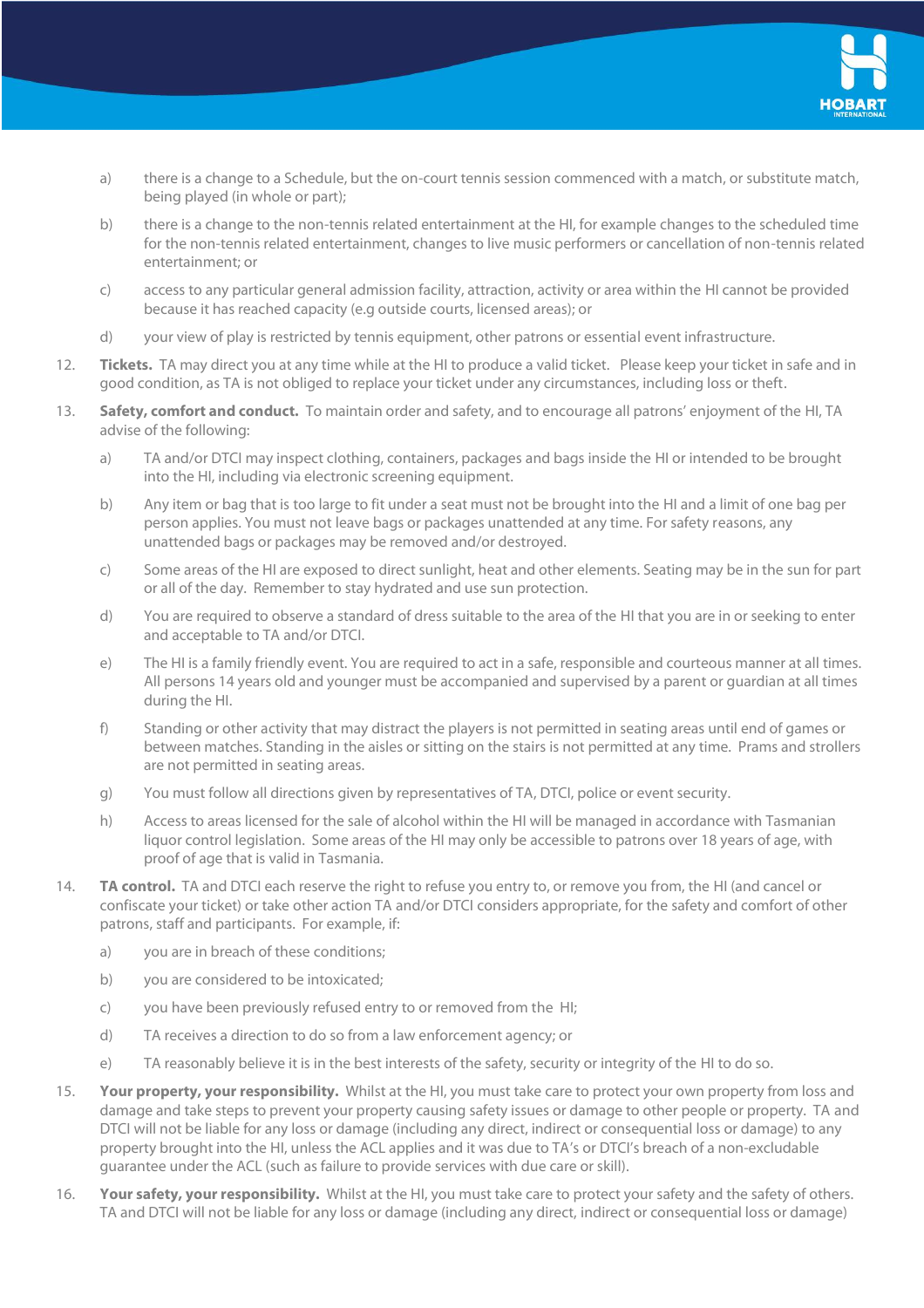

for any death or personal injury, unless the ACL applies and it was due to either TA's or DTCI's breach of a nonexcludable guarantee under the ACL (such as failure to provide services with due care or skill).

## 17. **Liability.** To the extent permitted by law:

- a) TA's and DTCI's maximum liability to you for any loss or damage that is suffered by you as a result of any breach of these conditions by TA and/or DTCI is limited at TA's sole discretion to:
	- i) the replacement of tickets;
	- ii) permitted entry to a rescheduled HI session or other HI event; or
	- iii) a refund where required under the ACL;
- b) all other representations, conditions, warranties and terms (including claims in relation to any particular players or matches or a Schedule) that would otherwise be expressed or implied in these conditions by general law, statute or custom are expressly excluded.
- 18. **Privacy.** By purchasing a ticket to the HI, **you consent to the collection and use of your personal information** by TA and its ticketing agent Ticketmaster and the disclosure of information between Ticketmaster and TA **for the purposes of ticketing, event management, event safety, surveys and marketing**, including the promotion of the HI and related events, offers from TA and other Australian Tennis Organisations regarding other events, products and services, and **offers from third parties who have a relationship with TA or other Australian Tennis Organisations about their events, products and services.** You also agree that TA may also use your personal information in accordance with its privacy policy (located a[t www.tennis.com.au/privacy\)](http://www.tennis.com.au/privacy). The privacy policy contains a list of Australian Tennis Organisations and information about how you may access and seek correction of your personal information or complain about a breach of your privacy by TA, and how TA will deal with that complaint. TA may from time to time disclose your personal information to third party service providers, for example IT service providers, in order to provide services to you; such third parties may be located overseas.
- 19. **Medical assistance and information.** You authorise TA, its medical contractors and any other third party medical service providers at the HI to administer any medical assistance, treatment or transport you seek, or as is reasonably necessary in the circumstances (the costs of which you may be responsible for). In connection with such any assistance, you consent to the disclosure of your personal information and relevant medical details to TA, TA's insurers and any other relevant third parties. Personal information collected in these circumstances will not be used by TA for marketing purposes.
- 20. **Prohibited items**. For the comfort and safety of patrons and players, the following items are NOT permitted in the HI without the express authorisation of TA:
	- a) alcohol;
	- b) large bags, including suitcases;
	- c) tennis racquets, beach balls or other inflatable devices, frisbees, helium balloons;
	- d) camera tripods, monopods, telephoto camera lenses with a focal length capacity greater than 200mm; video cameras, Go-Pros or handy-cams; audio recorders; any other devices used for recording or transmitting scoring data or other statistical information for commercial purposes (including sports betting);
	- e) eskies, hampers, chairs and stools, large containers in excess of 1.5 litres, glass (including bottles), drink and food cans;
	- f) flags, banners, signs larger than 1m by 1m in size or with handles longer than 50cm;
	- g) animals other than assistance animals;
	- h) musical instruments, whistles, loud hailers, amplification equipment;
	- i) drones, flares, fireworks, firecrackers, smokebombs and laser pointers,
	- j) bicycles, scooters, skateboards, rollerblades, rollerskates;
	- k) unauthorised promotional, commercial, political, religious or offensive items of whatever nature including clothing, banners, signs, symbols, leaflets or flyers; and
	- l) any other dangerous item or weapon.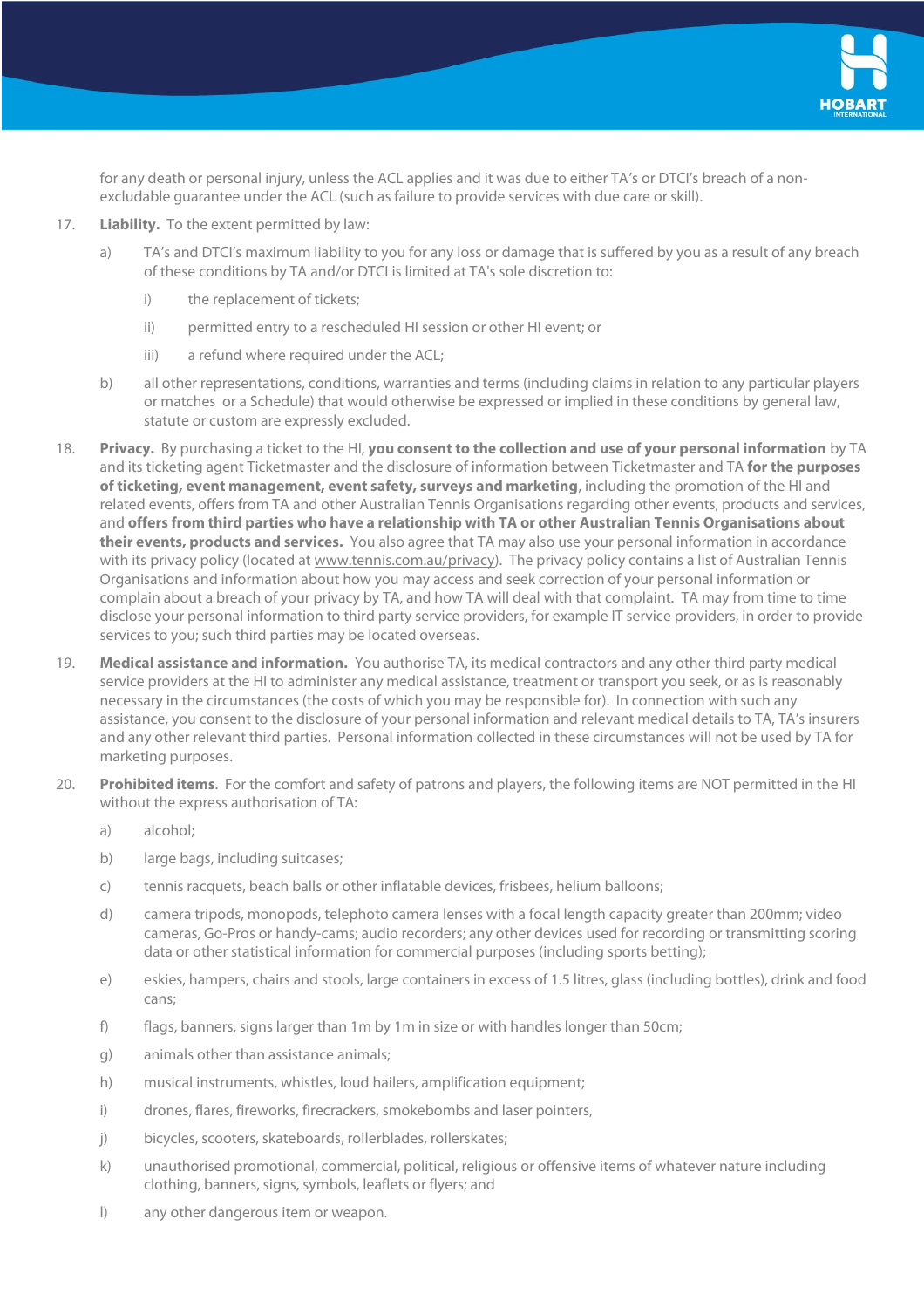

The following items are permitted, however such items are subject to security check on arrival at the HI and must be presented for security approval. TA & DTCI maintain the right to prohibit any of the below items as deemed necessary for the safety and comfort of others:

- m) small bags, including handbags;
- n) non-alcoholic beverages or drink bottles in plastic;
- o) food, in permissible packaging, including baby food;
- p) plastic or paper cutlery only;
- q) deodorant and perfume;
- r) medicine;
- s) selfie sticks; and
- t) umbrellas.
- 21. **Prohibited conduct.** For the comfort and safety of patrons and players, the following conduct is NOT permitted in the HI without the express authorisation of TA:
	- a) conduct towards any player, umpire, referee, other official or another patron in a manner which offends, insults, humiliates, intimidates, threatens, disparages or vilifies that other person;
	- b) disruption or interruption to any match or other event or activity at the HI;
	- c) damaging or defacing or any part of the HI venue or any other person's property;
	- d) unreasonable disruption or interference or obstruction to patrons or TA or other persons engaged in the operation of the HI;
	- e) conducting public surveys or opinion polls, handing out promotional items, soliciting donations or subscriptions, other commercial or political disruption;
	- f) obstructing the view of a seated patron (including by opening umbrellas within spectator areas while a match is in progress);
	- g) transferring a ticket that has already been used for entry to the HI;
	- h) ball games of any kind;
	- i) removal of footwear, shirts or public nudity/indecency; and
	- j) concealing identity with a scarf, balaclava, mask or other item unless for a religious, medical or other justifiable reason.
- 22. **Smoking.** You must not smoke within DTC.
- 23. **Capture and use of image.** You consent to being photographed, filmed and recorded at the HI. You acknowledge that in order to enhance security, surveillance equipment (including security cameras) are used in and around the HI. You also consent to use of any film, image or recording of you at the HI or in or around the HI at the discretion of TA, DTCI, its commercial partners, broadcasters, media and news agencies, and law enforcement agencies without compensation or further notice.
- 24. **Use of Technology.** To support the integrity of the HI and the broadcast partners who provide significant funding to the HI:
	- a) Photography: Images of the HI taken with a camera, mobile phone or other wireless device cannot be used for any purpose other than for private and domestic purposes. You must not sell, license, publish or otherwise commercially exploit photographs. Flash photography is not permitted in the court areas.
	- b) Video Footage: Taking and/or publishing video footage of any match play via any means is forbidden (including sharing to social media). For the avoidance of doubt, mobile telephones are permitted within the HI, provided that they are used for personal and private use only and are not used to record any match play.
	- c) Distribution: Production, transmission or distribution of broadcasts or narrowcasts of any images, footage, sounds or data from the HI or any match play comprising the HI by any means in any format or media is strictly forbidden.